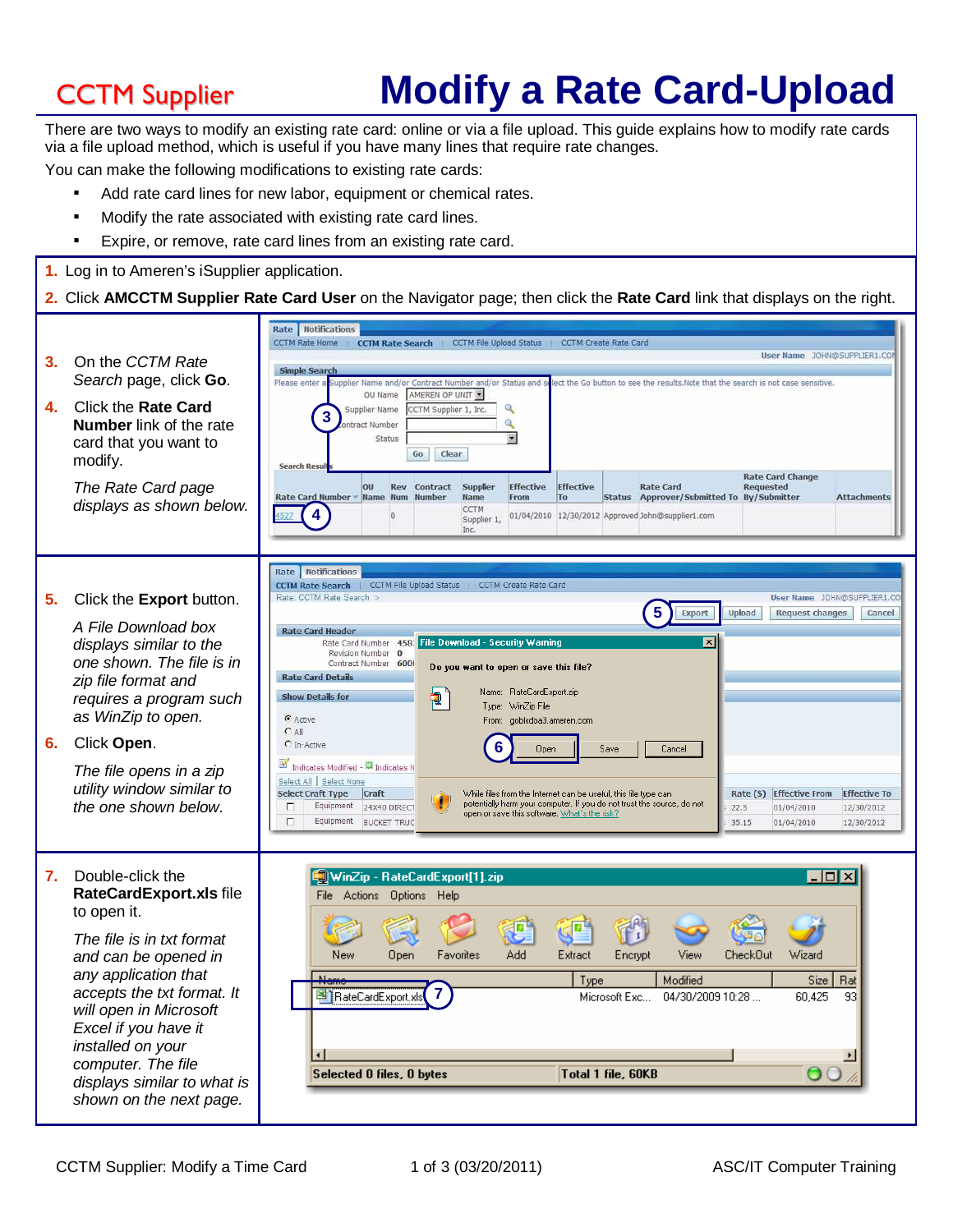|               |  | D |                                                                                                                               |                 |  | к                         |              | M |                                    |  |
|---------------|--|---|-------------------------------------------------------------------------------------------------------------------------------|-----------------|--|---------------------------|--------------|---|------------------------------------|--|
|               |  |   | Record Ty Supplier N Contract NHdr Start Da Hdr End Dati Craft Type Craft Nam Craft Code Local Work Pl Rate Type Unit Of Rate |                 |  |                           |              |   | Effective FriEffective To Change   |  |
| 2 Update      |  |   | CCTM Supplier 1, Inc 01/04/2010 12/30/2012 Labor                                                                              | APPRENTI AA-NEW |  | 51 TRANSN TIME & ON Hours |              |   | 22.5 05/04/2010 12/30/2012 Union   |  |
| <b>Update</b> |  |   | CCTM Supplier 1, Inc 01/04/2010 12/30/2012 Labor                                                                              | APPRENTI AA-NEW |  | 51 TRANSN TIME & ON Hours |              |   | 23.5 05/04/2010 12/30/2012 Union I |  |
| Create        |  |   | CCTM Supplier 1, Inc 01/04/2010 12/30/2012 Equipmen Air Compr AA-NEW                                                          |                 |  | STD                       | <b>Hours</b> |   | 12.5 05/04/2010 12/30/2012 new ed  |  |

**8. Important:** Delete the rows which include rates that you are not modifying.

## **9. To modify an existing rate**:

Update the following columns (**you cannot** modify the data in any other column):

- **Rate:** Enter the new rate.
- **Effective From:** Enter the start date for the new rate. The start date must be greater than or equal to today's date (or the date on which the file will be uploaded) and less than or equal to the date in the Hdr End Date column.
- **Effective To:** Enter the end date for the new rate. The start date must be greater than or equal to today's date (or the date on which the file will be uploaded) and less than or equal to the date in the Hdr End Date column.
- **Change Request Reason:** You must enter a change request reason for each line that you update.

## **10. To expire an existing rate**:

Enter the date that the rate will expire on in the Effective From **and** Effective To column. The dates must be greater than or equal to today's date (or the date on which the file will be uploaded) and less than or equal to the date in the Hdr End Date column. You must enter a change request reason.

## **11. To enter a new labor, equipment or chemical rate**:

- Enter **Create** in the Record Type column.
- Copy the information in the Supplier, Contract Number, Hdr Start Date and Hdr End Date columns from an existing line to the new rate card line.
- Enter the Craft Type (Labor, Equipment or Chemical), Craft Name, Craft Code Class (enter **AA-NEW**) Local (optional), Work Place (optional), Rate Type, Unit of Measure (100's, Day, Each, Feet, Gallons, Hours, Miles, Meter, Week), Effective From date, Effective To date, and Change Request Reason.